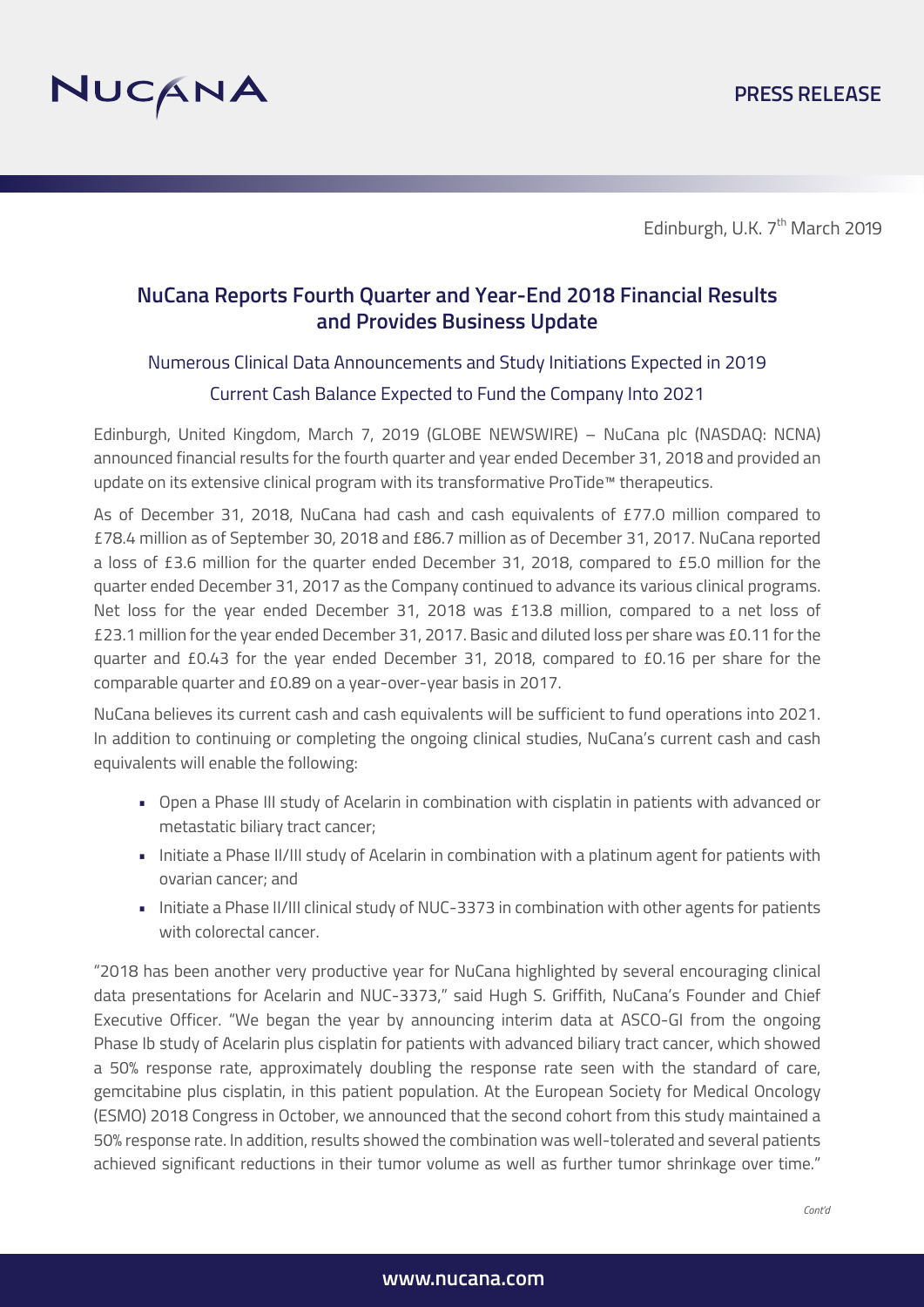### **PRESS RELEASE**



Edinburgh, U.K. 7<sup>th</sup> March 2019

Mr. Griffith continued: "Additionally, in October we announced at ESMO interim data from an ongoing Phase I study of our second ProTide, NUC-3373, a transformation of the active anti-cancer metabolite of 5-fluorouracil (5-FU), in patients with advanced solid tumors who had exhausted all current standards of care. Notably, three patients achieved stable disease lasting more than nine months at the time of data cutoff and, importantly, no patients developed hand-foot syndrome, which is a debilitating side effect associated with fluoropyrimidine therapy."

 Mr. Griffith added: "In addition to the clinical successes of our first two ProTides, we expect to enroll the first patients with advanced solid tumors in the Phase I clinical study of our third ProTide, NUC-7738, which is based on a novel nucleoside analog, 3'-deoxyadenosine, and which has shown potent anti-cancer activity in preclinical studies."

Mr Griffith concluded: "We are very pleased with the progress NuCana made in 2018. We have continued to validate our ProTide technology's ability to transform some of the most widely prescribed chemotherapy agents into more efficacious and safer treatments. With plans to open a Phase III study of Acelarin plus cisplatin in patients with advanced biliary tract cancer and additional data from the two ongoing studies with NUC-3373, as a single agent in patients with advanced solid tumors as well as in combination with other agents typically combined with 5-FU in patients with advanced colorectal cancer, we anticipate 2019 being another important year for NuCana."

#### **Anticipated Milestones**

- Acelarin® is NuCana's ProTide transformation of gemcitabine. In 2019, NuCana expects to:
	- o Open a Phase III study of Acelarin combined with cisplatin as a first-line treatment for patients with advanced biliary tract cancer.
	- o Contingent on regulatory guidance and other factors, evaluate the initiation of a Phase II/III study of Acelarin in combination with a platinum agent for patients with ovarian cancer.
	- o Report interim data from the ongoing Phase II study (PRO-105) of single-agent Acelarin for patients with platinum-resistant ovarian cancer.
	- o Continue enrollment in the Phase III study (Acelarate) of Acelarin as a first-line treatment compared to gemcitabine for patients with metastatic pancreatic cancer.
- NUC-3373 is NuCana's second ProTide in clinical development, a transformation of the active anti-cancer metabolite of 5-FU. In 2019, NuCana expects to:
	- o Report interim data from the ongoing Phase Ib study (NuTide:302) of NUC-3373 in patients with advanced colorectal cancer in combination with other agents with which 5-FU is typically combined, including leucovorin, oxaliplatin and irinotecan.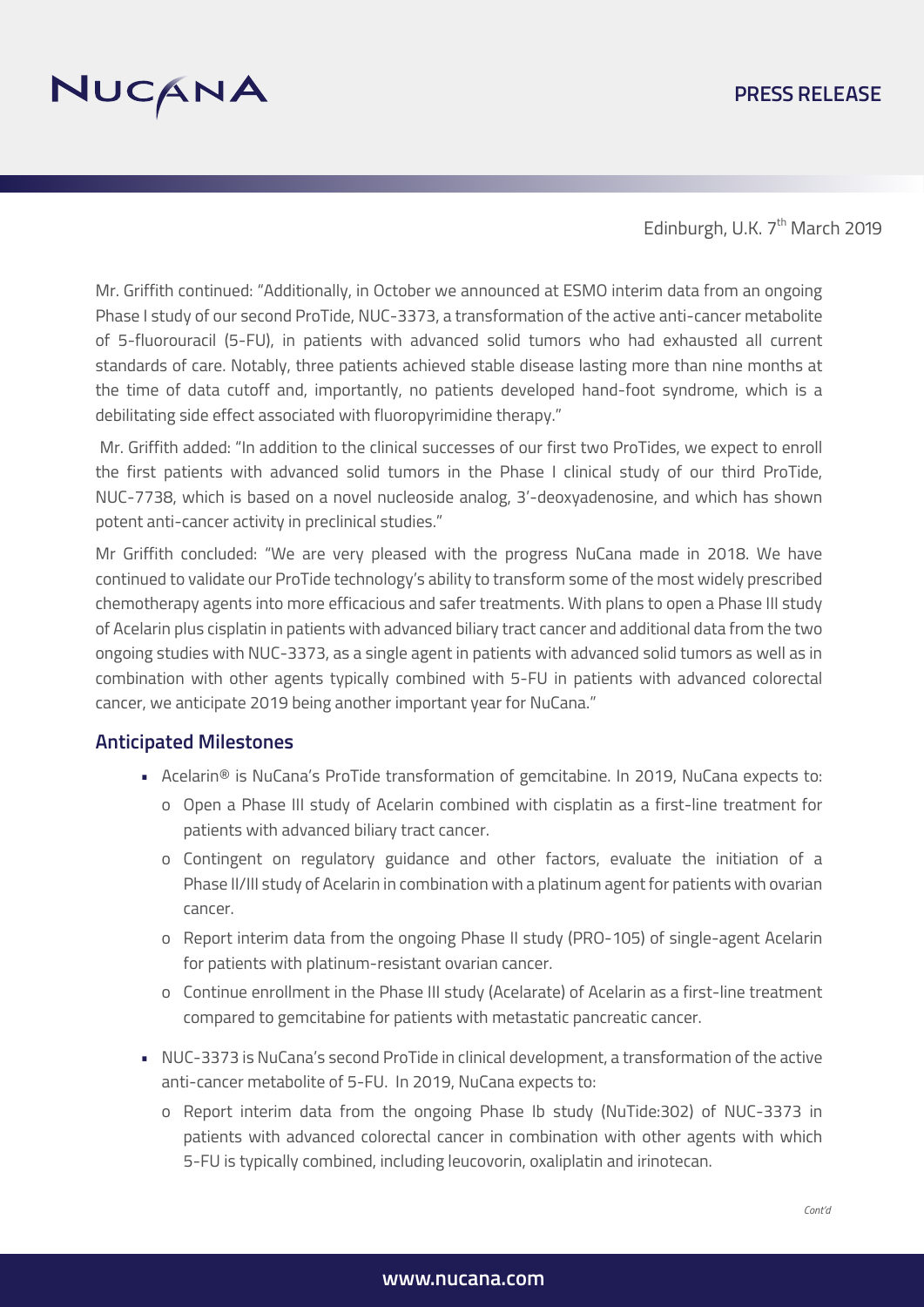

- o Report additional data from the ongoing Phase I study (NuTide:301) of NUC-3373 in patients with advanced solid tumors.
- o Contingent on regulatory guidance and other factors, initiate a Phase II/III study of NUC-3373 in combination with other agents for patients with advanced colorectal cancer.
- NUC-7738 is NuCana's ProTide transformation of a novel nucleoside analog, 3'-deoxyadenosine. In 2019, NuCana expects to:
	- o Report interim data from the Phase I study (NuTide:701).

#### **About NuCana plc**

NuCana<sup>®</sup> is a clinical-stage biopharmaceutical company focused on significantly improving treatment outcomes for cancer patients by applying our ProTide™ technology to transform some of the most widely prescribed chemotherapy agents, nucleoside analogs, into more effective and safer medicines. While these conventional agents remain part of the standard of care for the treatment of many solid tumors, their efficacy is limited by cancer cell resistance mechanisms and they are often poorly tolerated. Utilizing our proprietary technology, we are developing new medicines, ProTides, designed to overcome key cancer resistance mechanisms and generate much higher concentrations of anti-cancer metabolites in cancer cells. Our most advanced ProTide candidates, Acelarin® (NUC-1031) and NUC-3373, are new chemical entities derived from the nucleoside analogs gemcitabine and 5-fluorouracil, respectively, two widely used chemotherapy agents. Acelarin is currently being evaluated in three clinical studies, including a Phase Ib study for patients with biliary tract cancer, a Phase II study for patients with ovarian cancer and a Phase III study for patients with pancreatic cancer. NUC-3373 is currently in a Phase I study for the potential treatment of a wide range of advanced solid tumors and a Phase Ib study for patients with advanced colorectal cancer.

#### **Forward-Looking Statements**

This press release may contain "forward‐looking" statements within the meaning of the Private Securities Litigation Reform Act of 1995 that are based on the beliefs and assumptions and on information currently available to management of NuCana plc (the "Company"). All statements other than statements of historical fact contained in this press release are forward-looking statements, including statements concerning the Company's results of operations for the fourth quarter and year ended December 31, 2018; the amount and sufficiency of the Company's cash and cash equivalents to fund its operations into 2021; the Company's planned and ongoing clinical studies for the Company's product candidates and the potential advantages of those product candidates, including Acelarin, NUC-3373 and NUC-7738; the initiation, enrollment, timing, progress, release of data from and results of those planned and ongoing clinical studies; and the utility of prior preclinical and clinical data in determining future clinical results. In some cases, you can identify forward-looking statements by terminology such as "may," "will," "should," "expects," "plans," "anticipates," "believes," "estimates," "predicts," "potential" or "continue" or the negative of these terms or other comparable terminology.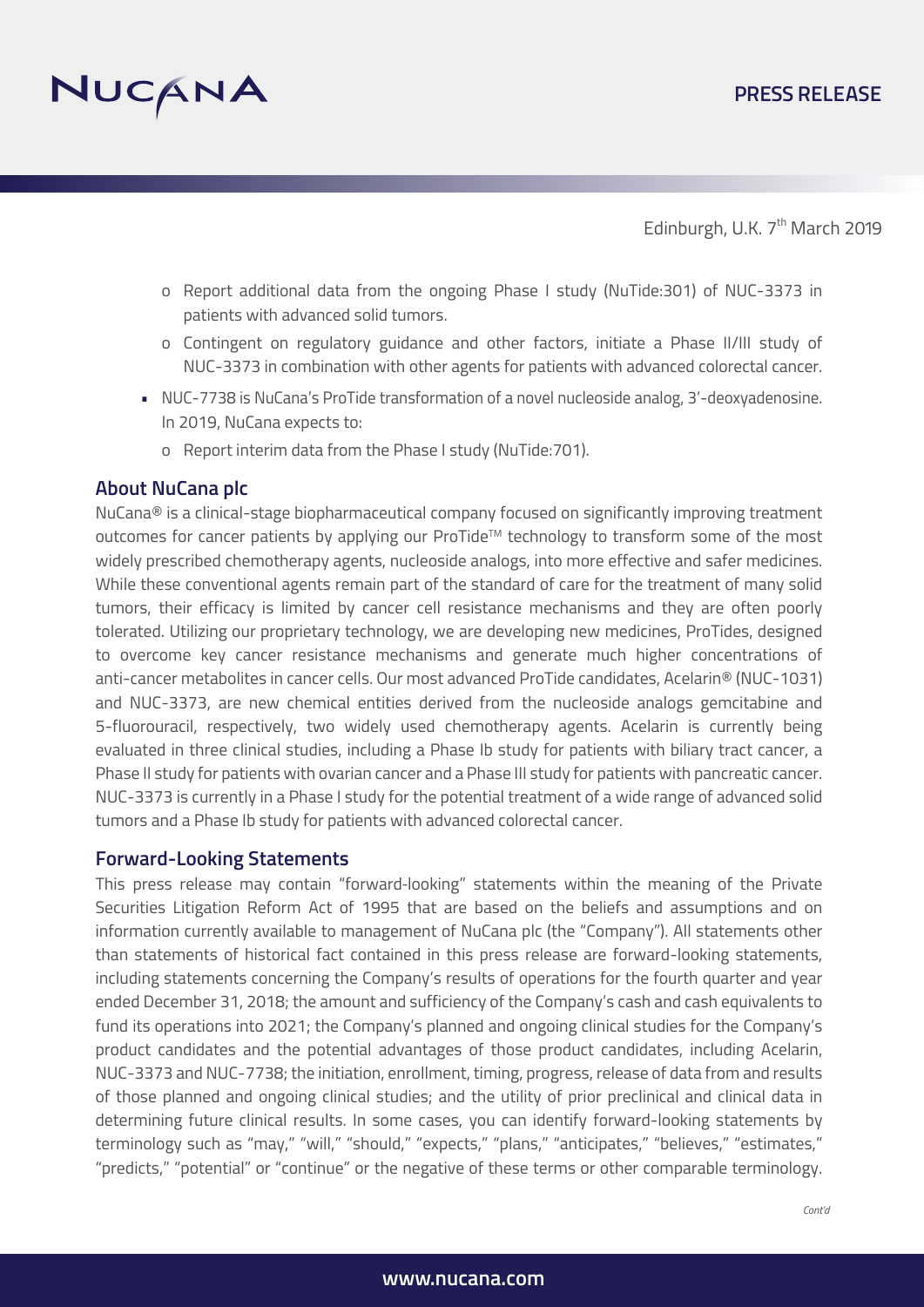

#### **PRESS RELEASE**

Edinburgh, U.K. 7<sup>th</sup> March 2019

Forward-looking statements involve known and unknown risks, uncertainties and other factors that may cause the Company's actual results, performance or achievements to be materially different from any future results, performance or achievements expressed or implied by the forward-looking statements. These risks and uncertainties include, but are not limited to, the risks and uncertainties set forth in the "Risk Factors" section of the Company's Annual Report on Form 20-F for the year ended December 31, 2017 filed with the Securities and Exchange Commission ("SEC") on March 22, 2018, and subsequent reports that the Company files with the SEC. Forward-looking statements represent the Company's beliefs and assumptions only as of the date of this press release. Although the Company believes that the expectations reflected in the forward-looking statements are reasonable, it cannot guarantee future results, levels of activity, performance or achievements. Except as required by law, the Company assumes no obligation to publicly update any forward‐looking statements for any reason after the date of this press release to conform any of the forward-looking statements to actual results or to changes in its expectations.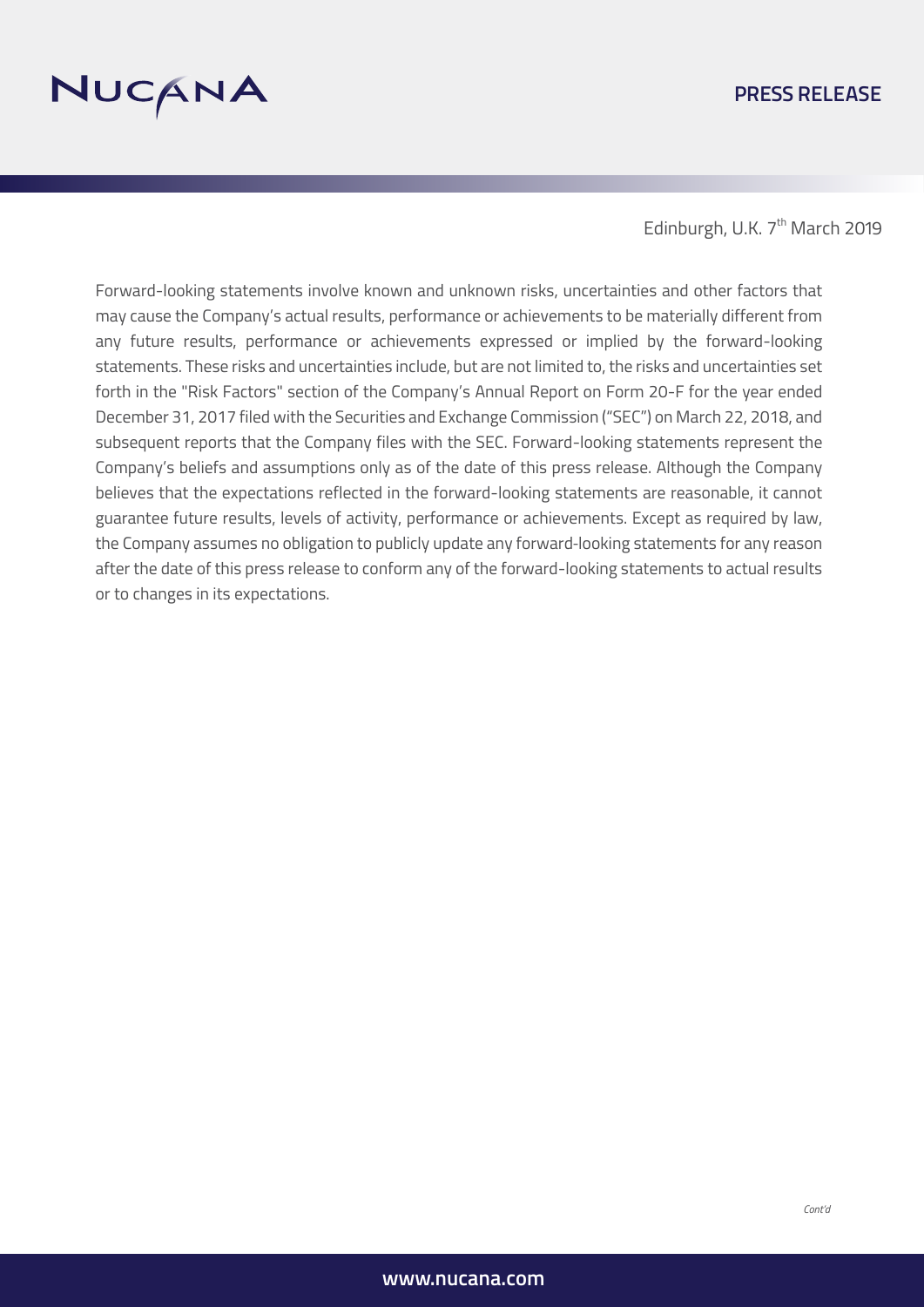

Edinburgh, U.K.  $7^{\text{th}}$  March 2019

# **Condensed Consolidated Statements of Operations**

|                                          | For the three months ended            |         | For the year ended |           |
|------------------------------------------|---------------------------------------|---------|--------------------|-----------|
|                                          | December 31,                          |         | December 31,       |           |
|                                          | 2018                                  | 2017    | 2018               | 2017      |
|                                          | (in thousands, except per share data) |         |                    |           |
|                                          | f                                     | f       | f                  | f         |
| Research and development expenses        | (4,650)                               | (3,807) | (16, 846)          | (17, 673) |
| Administrative expenses                  | (1,585)                               | (645)   | (5, 184)           | (4, 573)  |
| Initial public offering related expenses |                                       |         |                    | (1,794)   |
| Net foreign exchange gains (losses)      | 1,137                                 | (1,419) | 2,902              | (1,654)   |
| <b>Operating loss</b>                    | (5,098)                               | (5,871) | (19, 128)          | (25, 694) |
| Finance income                           | 326                                   | 83      | 1,065              | 208       |
| Loss before tax                          | (4, 772)                              | (5,788) | (18,063)           | (25, 486) |
| Income tax credit                        | 1,160                                 | 746     | 4,223              | 2,401     |
| Loss for the year                        | (3,612)                               | (5,042) | (13, 840)          | (23,085)  |
|                                          |                                       |         |                    |           |
| Basic and diluted loss per share         | (0.11)                                | (0.16)  | (0.43)             | (0.89)    |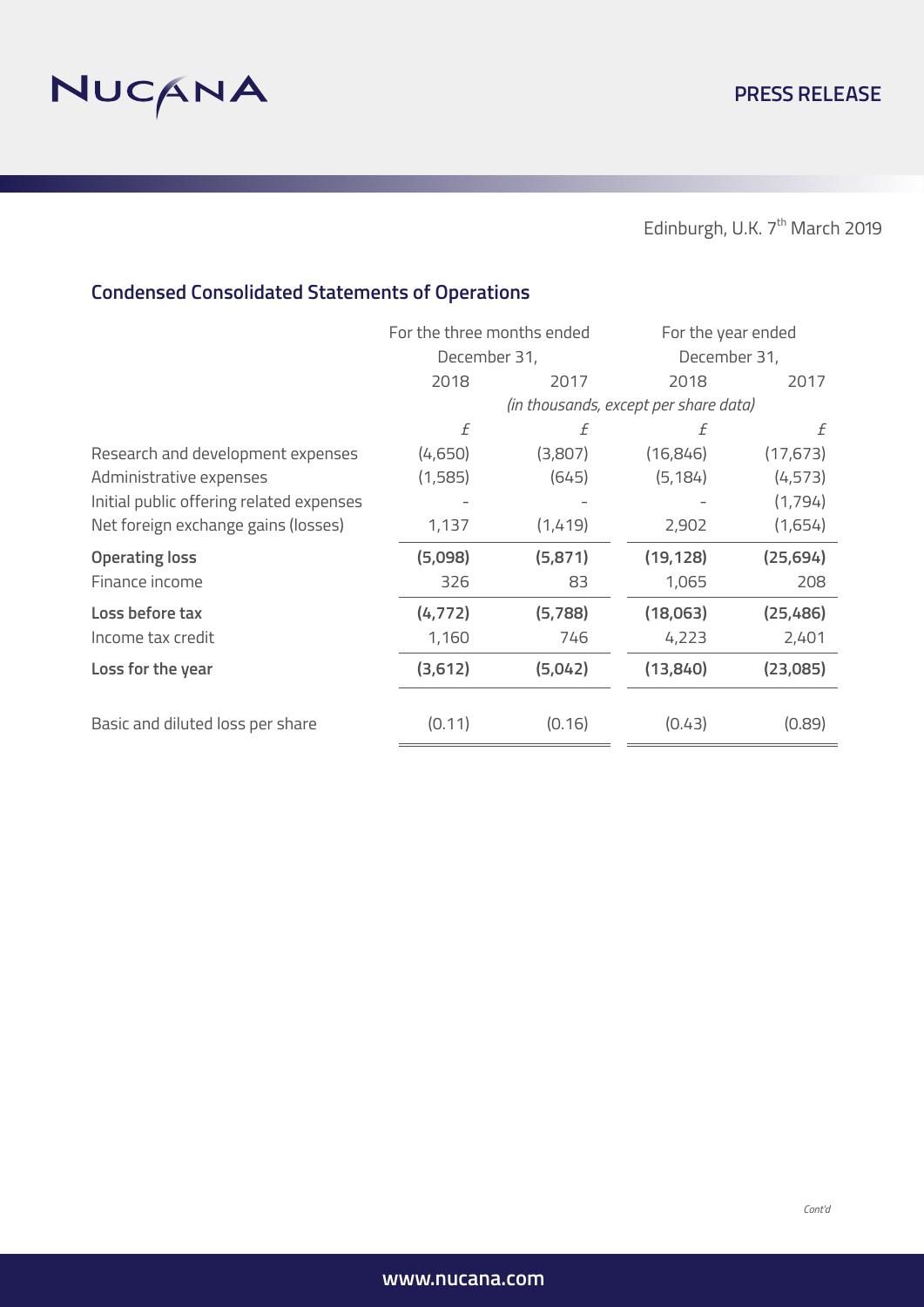

Edinburgh, U.K.  $7^{\text{th}}$  March 2019

## **Condensed Consolidated Statements of Financial Position at December 31**

|                                                            | 2018      | 2017           |
|------------------------------------------------------------|-----------|----------------|
|                                                            |           | (in thousands) |
|                                                            | f         | f              |
| <b>Assets</b>                                              |           |                |
| <b>Non-current assets</b>                                  |           |                |
| Intangible assets                                          | 3,122     | 1,938          |
| Property, plant and equipment                              | 427       | 358            |
| Deferred tax asset                                         | 47        | 81             |
|                                                            | 3,596     | 2,377          |
| <b>Current assets</b>                                      |           |                |
| Prepayments, accrued income and other receivables          | 2,354     | 3,050          |
| Current income tax receivable                              | 4,263     | 4,225          |
| Cash and cash equivalents                                  | 76,972    | 86,703         |
|                                                            | 83,589    | 93,978         |
|                                                            |           |                |
| <b>Total assets</b>                                        | 87,185    | 96,355         |
| <b>Equity and liabilities</b>                              |           |                |
| <b>Capital and reserves</b>                                |           |                |
| Share capital and share premium                            | 80,715    | 80,508         |
| Other reserves                                             | 59,692    | 58,071         |
| Accumulated deficit                                        | (58, 813) | (45, 159)      |
| Total equity attributable to equity holders of the Company | 81,594    | 93,420         |
| <b>Non-current liabilities</b>                             |           |                |
| Provisions                                                 | 26        | 18             |
| <b>Current liabilities</b>                                 |           |                |
| Trade payables                                             | 2,455     | 1,120          |
| Payroll taxes and social security                          | 127       | 157            |
| Accrued expenditure                                        | 2,983     | 1,640          |
|                                                            | 5,565     | 2,917          |
|                                                            |           |                |
| <b>Total liabilities</b>                                   | 5,591     | 2,935          |
| <b>Total equity and liabilities</b>                        | 87,185    | 96,355         |
|                                                            |           |                |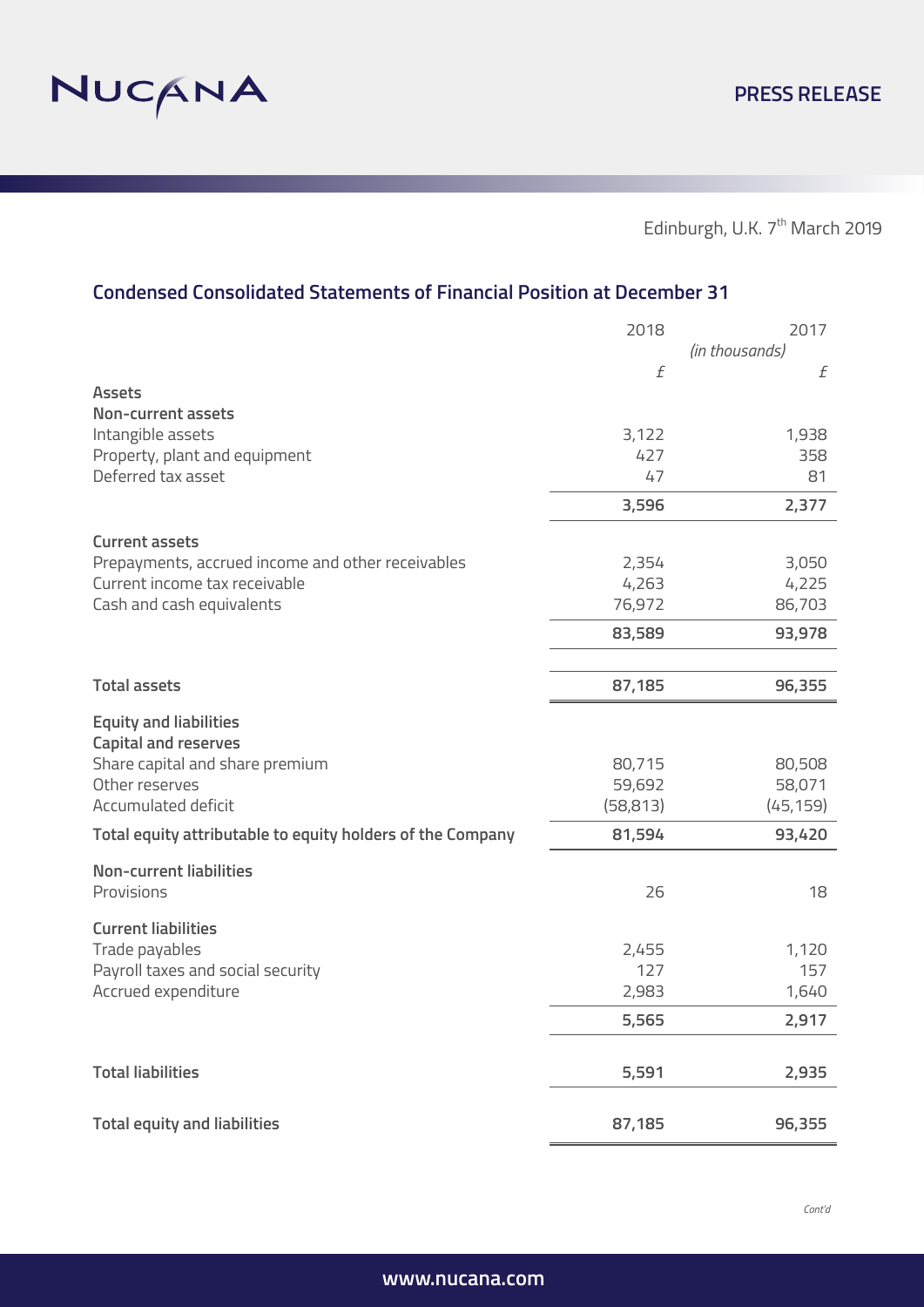

# **Condensed Consolidated Statements of Cash Flows for the year ended December 31**

|                                                                                                                                                       | 2018      | 2017                |
|-------------------------------------------------------------------------------------------------------------------------------------------------------|-----------|---------------------|
|                                                                                                                                                       | f         | (in thousands)<br>f |
| <b>Cash flows from operating activities</b>                                                                                                           |           |                     |
| Loss for the year<br>Adjustments for:                                                                                                                 | (13,840)  | (23,085)            |
| Income tax credit                                                                                                                                     | (4, 223)  | (2,401)             |
| Amortization and depreciation                                                                                                                         | 371       | 194                 |
| Finance income                                                                                                                                        | (1,065)   | (208)               |
| Share-based payments                                                                                                                                  | 1,795     | 11,731              |
| Initial public offering (IPO) related expenses<br>Net foreign exchange (gains) losses                                                                 | (2,959)   | 1,794<br>1,584      |
|                                                                                                                                                       |           |                     |
|                                                                                                                                                       | (19, 921) | (10, 391)           |
| Movements in working capital:<br>Decrease in prepayments, accrued income and other receivables                                                        | 817       | 458                 |
| Increase in trade payables                                                                                                                            | 1,335     | 392                 |
| Increase in payroll taxes, social security and accrued expenditure                                                                                    | 1,321     | 551                 |
| Movements in working capital                                                                                                                          | 3,473     | 1,401               |
| <b>Cash used in operations</b>                                                                                                                        | (16, 448) | (8,990)             |
| Net income tax credit received                                                                                                                        | 4,224     | 282                 |
| Net cash used in operating activities                                                                                                                 | (12, 224) | (8,708)             |
| <b>Cash flows from investing activities</b>                                                                                                           |           |                     |
| Interest received                                                                                                                                     | 973       | 162                 |
| Payments for property, plant and equipment                                                                                                            | (210)     | (370)               |
| Payments for intangible assets                                                                                                                        | (1,414)   | (725)               |
| Net cash used in investing activities                                                                                                                 | (651)     | (933)               |
| <b>Cash flows from financing activities</b><br>Proceeds from issue of share capital<br>IPO related expenses from issue of share capital - included in |           | 79,834              |
| share premium                                                                                                                                         |           | (413)               |
| IPO related expenses included in statement of operations                                                                                              |           | (1,794)             |
| Proceeds from issue of share capital - exercise of share options                                                                                      | 207       | 120                 |
| Net cash from financing activities                                                                                                                    | 207       | 77,747              |
| Net (decrease) increase in cash and cash equivalents                                                                                                  | (12, 668) | 68,106              |
| Cash and cash equivalents at beginning of year                                                                                                        | 86,703    | 19,990              |
| Foreign currency translation differences                                                                                                              | 2,937     | (1,393)             |
| Cash and cash equivalents at end of year                                                                                                              | 76,972    | 86,703              |